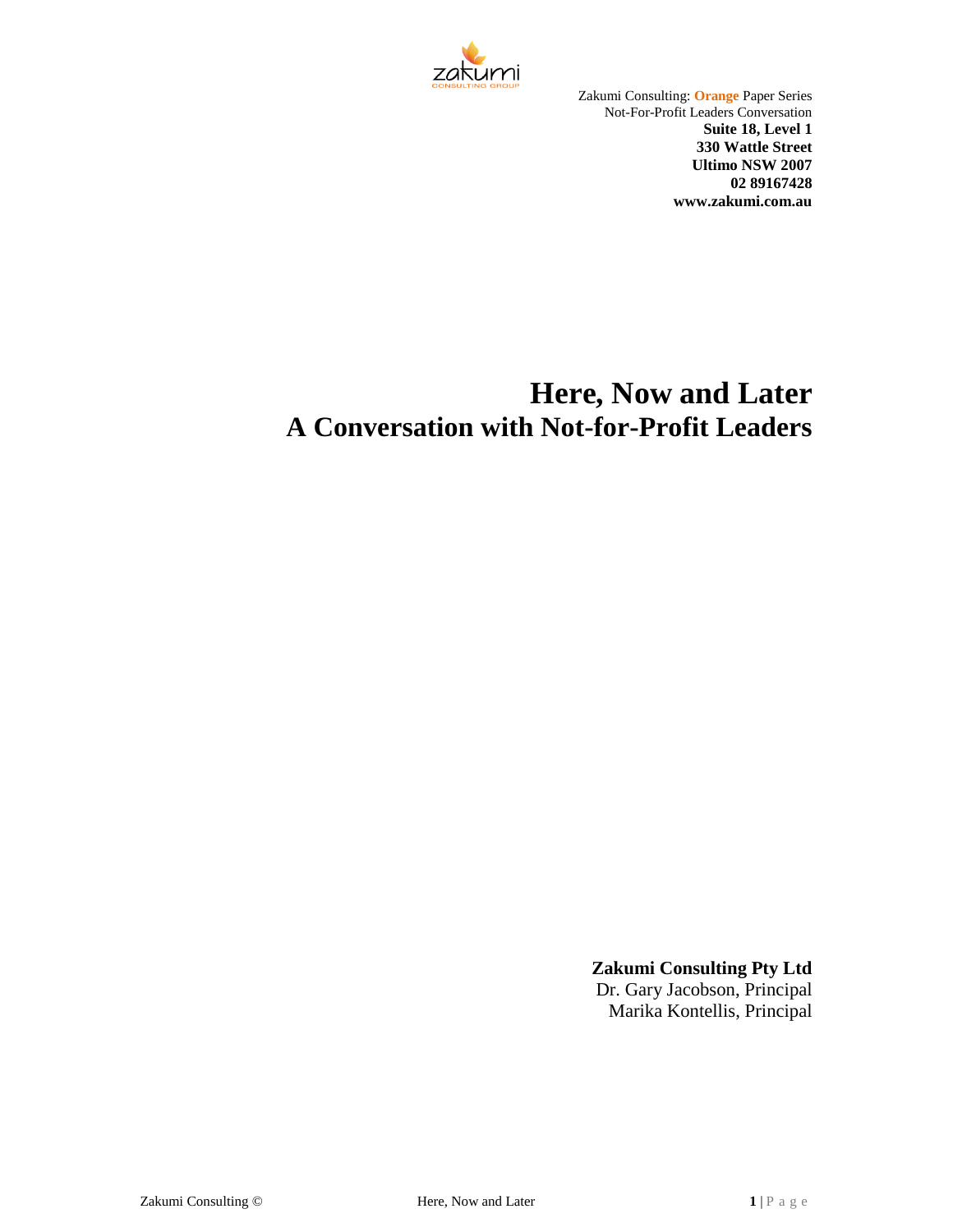

Welcome to Zakumi's Orange Paper Series. As part of our commitment to enhancing Australia's Third Sector, Zakumi Consulting undertakes Action Research Projects, reviews contemporary literature and practice and documents ideas for sharing. We welcome your input and feedback and hope you become part of Zakumi Consulting's, Community of Practice.

Zakumi Consulting©2011

This work is copyright. Apart from any use as permitted under the *Copyright Act 1968*, no part may be reproduced by any process without prior written permission from Zakumi Consulting Pty Ltd. Requests and inquiries concerning reproduction and rights should be addressed to the Managing Director, Zakumi Consulting Suite 18, Level 1, 330 Wattle Street, Ultimo, NSW 2007

P:  $+61\ 2\ 89167428$ <br>E:  $\text{gary@zakumi.co}$ 

E: [gary@zakumi.com.au](mailto:gary@zakumi.com.au)

W: [www.zakumi.com.au](http://www.zakumi.com.au/)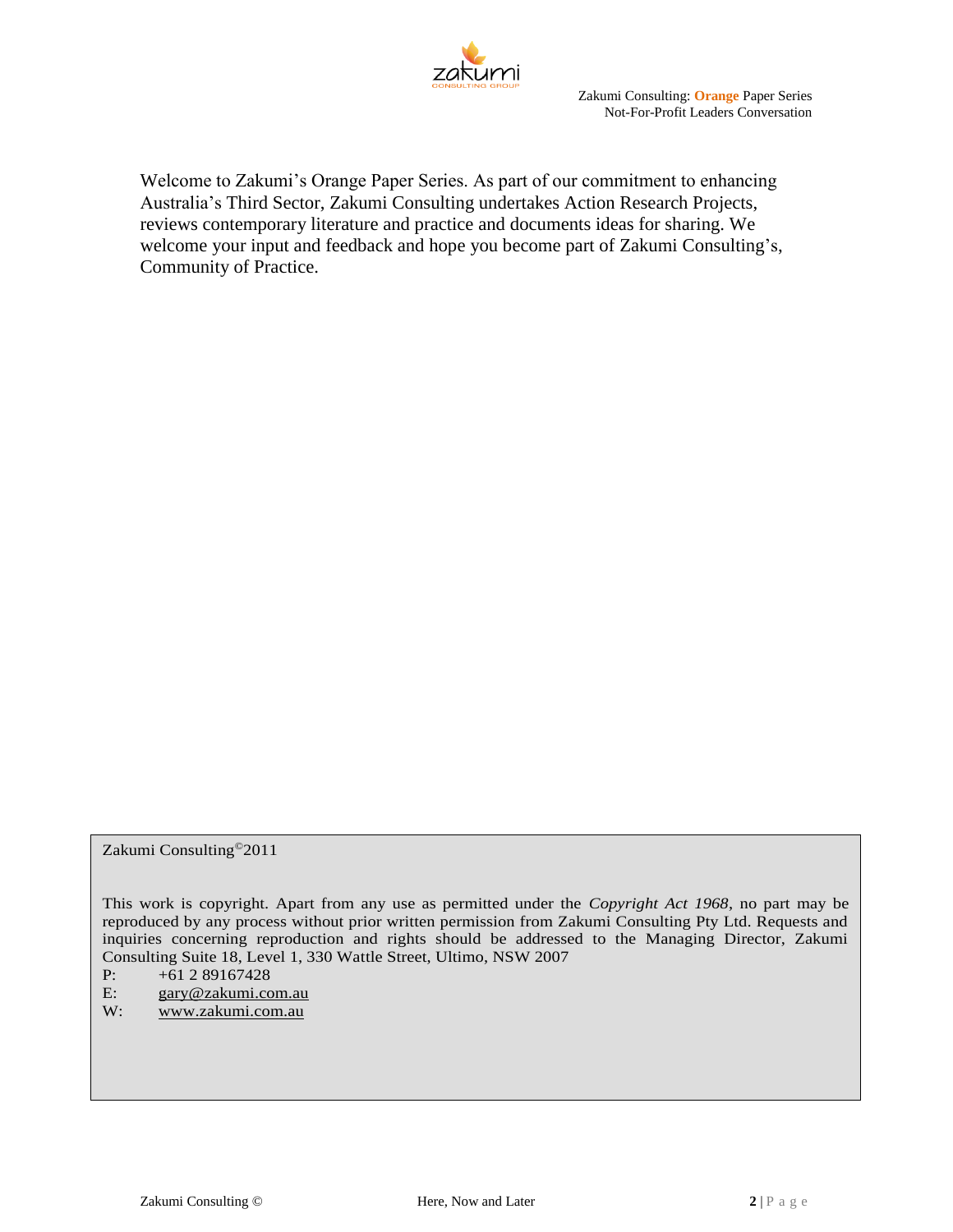

# **Contents**

| <b>Introduction</b>           |    |
|-------------------------------|----|
| <b>Mapping Trends through</b> |    |
| <b>Conversations</b>          | 4  |
| Influences on Public Policy   | 4  |
| <b>Future Challenges</b>      | 6  |
| <b>What Our Leaders Say?</b>  | 8  |
| Trends                        | 10 |
| Summary                       | 11 |
| References                    | 11 |
|                               |    |

## <span id="page-2-0"></span>**Introduction**

Over the past fifteen years, the social economy has become more important as the social divide between rich and poor, advantaged and disadvantaged has increased. At the same time, the need for services has intensified and the leadership challenges have amplified. The many organisations that make up Australia's social economy are now required to have sophisticated management and governance structures in place, adhere to numerous levels of control and regulation and at the same time, deliver with increasing efficiency, real outcomes for their contributing and served stakeholders.

Leadership in the sector has changed over the past twenty years. In the late 1980's and early 1990's, there was limited regulation in the industry and whilst governments required organisations to account for their funding, little else existed to support or indeed protect the rights of the sector's consumers. Much of this changed in the early 1990's as new legislation was enacted by governments that provided much of the required funding, and they began to impose higher standards on the industry. These standards related to the introduction of organisational monitoring, quality audits, data collection requirements and a movement towards outcome based measures.

Towards the latter part of the 1990's, in line with their strategy in other areas, governments started to separate themselves from direct service provision and accordingly placed more emphasis on funding others to undertake the required work. Funding was accordingly more tightly controlled and there was an emphasis on accountability through the achievement of more consumerfocused deliverables.

Increasingly the not for profit sector was becoming focused on growth through their contractual relationships with government and grappling with the vexed issue of being both a "charity and a business". In essence it was a struggle between how they were funded (charity) and how they operated (business). This challenge has only intensified in recent times as both government and private sector income has become harder to procure.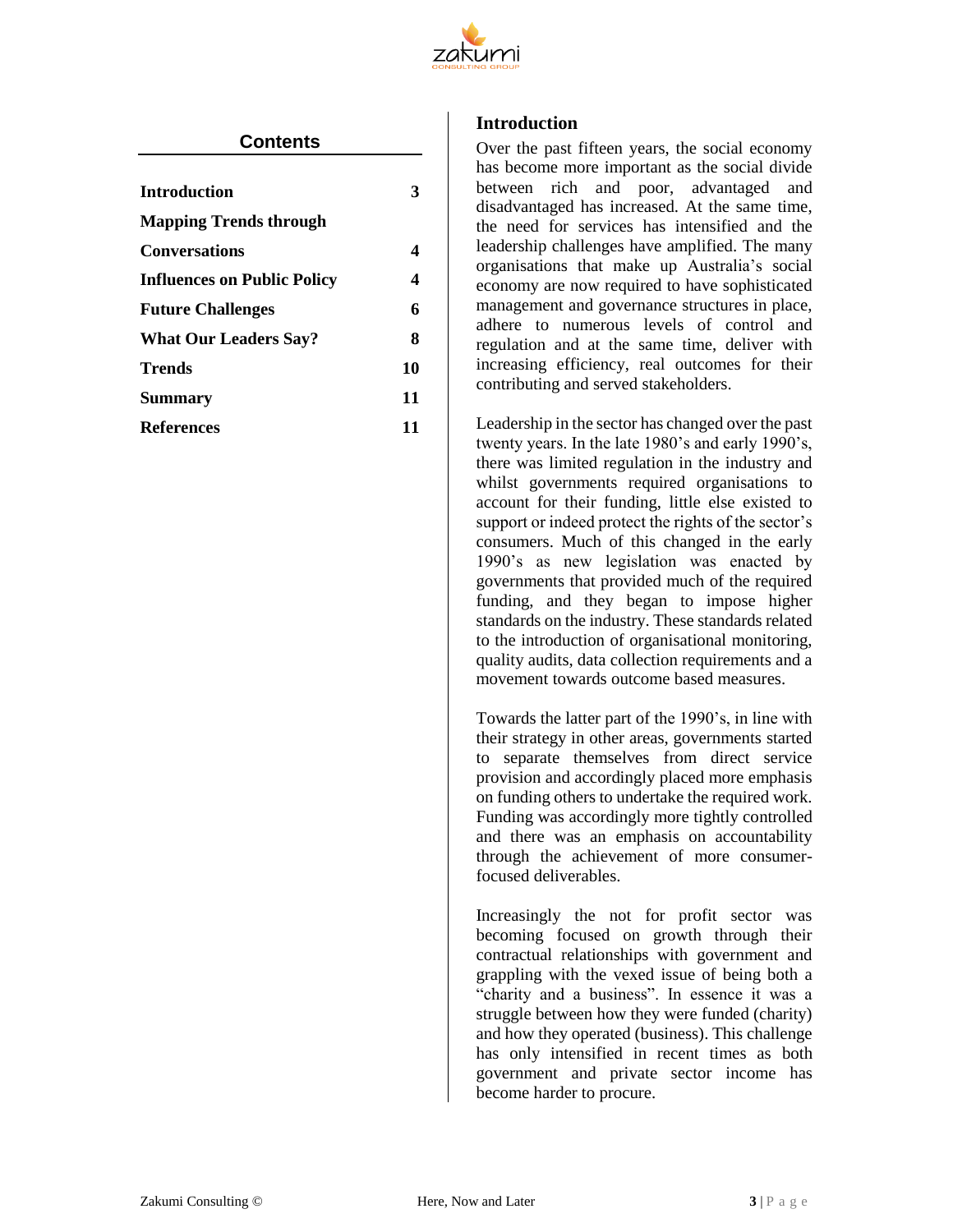

Today, not for profit organisations and the whole sector leaders face a broadening array of complex challenges. One of the key leadership issues is they are now being required to lead growing and complex corporations in a highly regulated and competitive market. Gone are the days of a small association doing some good – they are now corporate entities; open to scrutiny, competition and consumer expectations.

Competition permeates the social economy. The sector has evolved from competition for revenue, to competition for services, clients and in some cases, survival.

# <span id="page-3-0"></span>**Mapping Trends through Conversations**

*Given the challenges that lie ahead, The Not-for- Profit Leader Conversations attempted to evaluate how well prepared the contemporary leaders were to address these challenges. We initially assessed the factors that have influenced public policy over the past decade and then attempted to identify the future issues. Finally, we asked leaders from a broad cross-section of the social economy, what they thought the challenges were, and mapped the trends.*

# <span id="page-3-1"></span>**Influences on Public Policy**

Like many facets of our community, the social economy has faced challenges and undergone significant changes over the past fifteen years. In light of the aforementioned, three were explored:

- Role of the consumer:
- Role of government;
- Role of corporates (corporate entities);

Service recipients assume many different names in this industry, seldom ever referred to as customers, rather,

consumers, clients or service users. These terms may appear to be innocuous at first glance however, implicit in these descriptions is the way in which they are perceived. Far from being a customer whose needs must be met, they are often viewed from a consumption perspective - using services, not necessarily those customised to meet a need but much more about those that are able to be provided. This is a reverse demand/consume paradox where services are often established to meet a specific need, based on what their skills and resources enable them to supply. The paradox is in part driven by government and for those organisations that rely heavily on government funding, this paradox is very strong.

Organisations that receive government funding are required to account for it, partly in terms of outcomes but more in terms of inputs – where the money was spent. Little resource is spent on measuring the impacts or social value of the services being received. This has led to the development of a strong culture of compliance where organisations, concerned about their ongoing funding, focus heavily on meeting compliance based measures. This results in a compliant organisation and one that accord with the more archetypical views of how to measure customer satisfaction, such as quality systems. Government has instituted quality benchmarks some time ago and whilst there is always a reference back to the "customer", very little is done to measure the quality of the customer experience.

This has changed over time and will continue to do so in the next few years. In the early to mid-90's, most services in receipt of funding, whilst having some type of review, received their funding on an annual/bi- or tri-annual basis and there was little or no real competition. In the late 90's and driven by economic rationalism, many if not all services were and still are, offered on a competitive tendering basis. This has not only allowed new entrants to enter the market, but has placed a significant burden on many of the smaller organisations to be sufficiently resourced (skills, time and finances) to compete effectively in this arena. Many are not and this has led to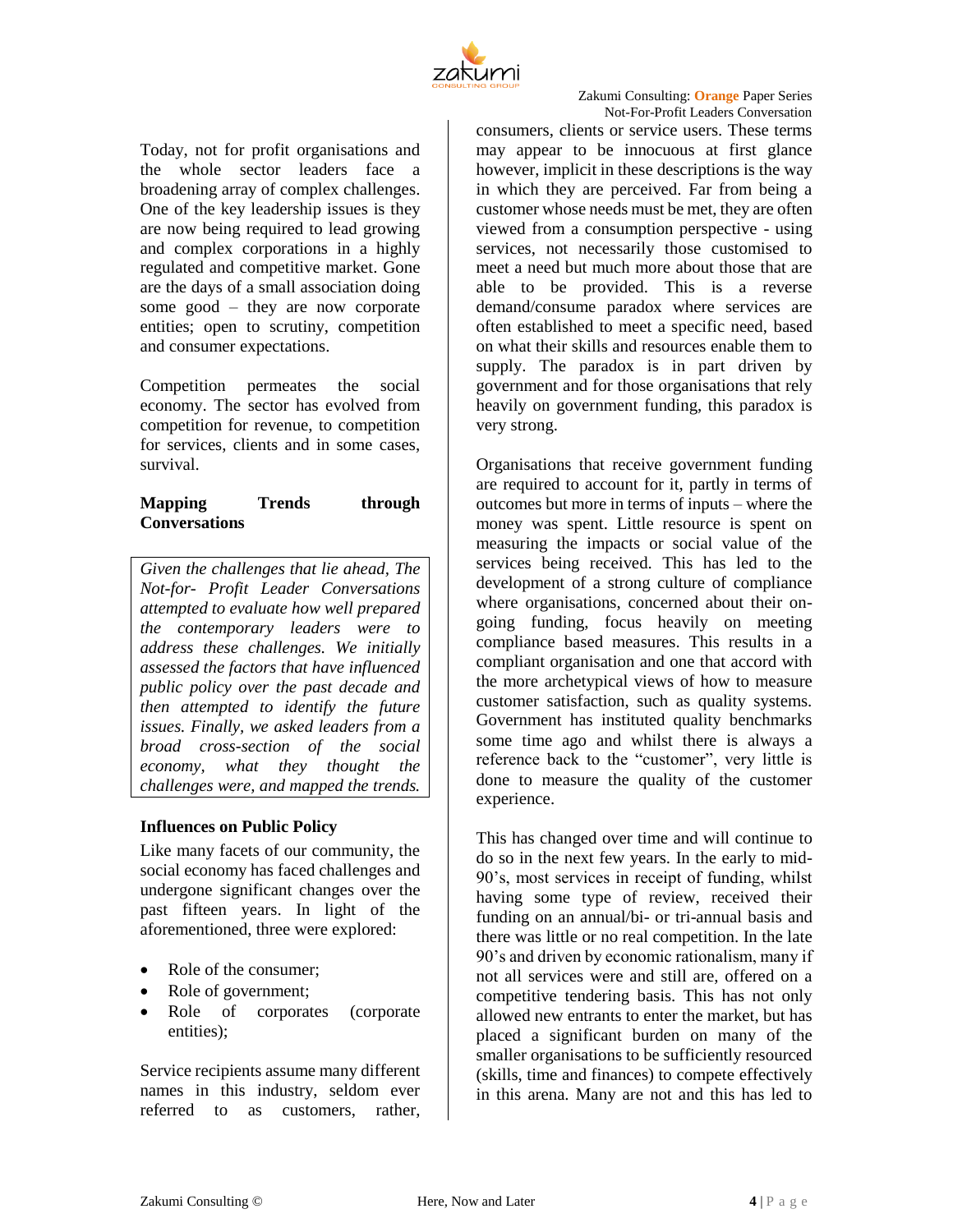

larger organisations growing and diversifying and smaller organisations getter smaller, more specific in focus and in some instances, less viable.

Over this past period, governments have tended to individually fund a service, which in essence transfers the money from the service (provider) to the person (consumer). The intent was to gives the consumer more choice. From an organisational perspective, this model limits capacity be fully resource themselves (given that the vast majority of these services require a substantial human element in terms of care/support, organisations will be made far more vulnerable with the advent of this approach).

The proposed moves to individualised or person centred funding is set to further challenge a sector that largely delivers "group" model programs historically supported and encouraged by government funding approaches.

Changes to what is funded have forced many not-for-profits to adopt a more business-like approach and "gear up or down" depending on demand. This vulnerability is accentuated by competitive tendering and many are inadequately resourced to be effective in this regard. Thus, they remain relatively static and due to the rising costs of accountability (and compliance), have become relatively more expensive. This not only threatens their sustainability but makes being successful in the competitive tendering environment, almost impossible.

There have been changes in the corporate sector that have also influenced public policy in the social economy. These have stemmed from sources related to governance, philanthropy and involvement.

(i) Governance: Governance issues that have dominated the landscape in recent times in the corporate arena have impacted on the not-forprofit sector. Whilst the specific aspects of governance may be different, the not-for-profit industry has also been swept up and is now more than ever required to have sound, contemporary governance structures in place. Related in part to the financial support they may receive from corporate entities and also due to the requirements of governmental funders for enhanced accountability, many have been required to move more swiftly from a "charitable model" to a "business model".

With the advent of a more corporate model, voluntary Boards of Directors are now required to have better skills, more advanced understanding of the regulations and requirements of corporations and in general, act in accordance with the fiduciary responsibilities normally associated with commercial Boards. Given that they are often made up of people whose association with the enterprise is more likely to have come from direct involvement with the social cause (or an historical connection to the organization), many of the smaller organisations grapple with the additional requirements and they tend to resort to a strong regime of compliance which usually results in the adoption of an even more conservative and change resistant practices.

Philanthropy: There has been a strong tendency over the past fifteen years for corporates to support larger not-for-profits. This has again tended to result in larger organisations growing, having more resources to be innovative, receiving more funding and so the cycle evolves.

Related to the above, the philanthropy tends to be towards organisations that demonstrate sound governance, a business-like approach (thus giving the corporation a stronger sense of comfort that the financial support will be well spent or better managed) and an ability to build brand equity for the corporate entity

(iii) Involvement: There has been an influx of larger corporations into the social economy. Previously only the domain of government or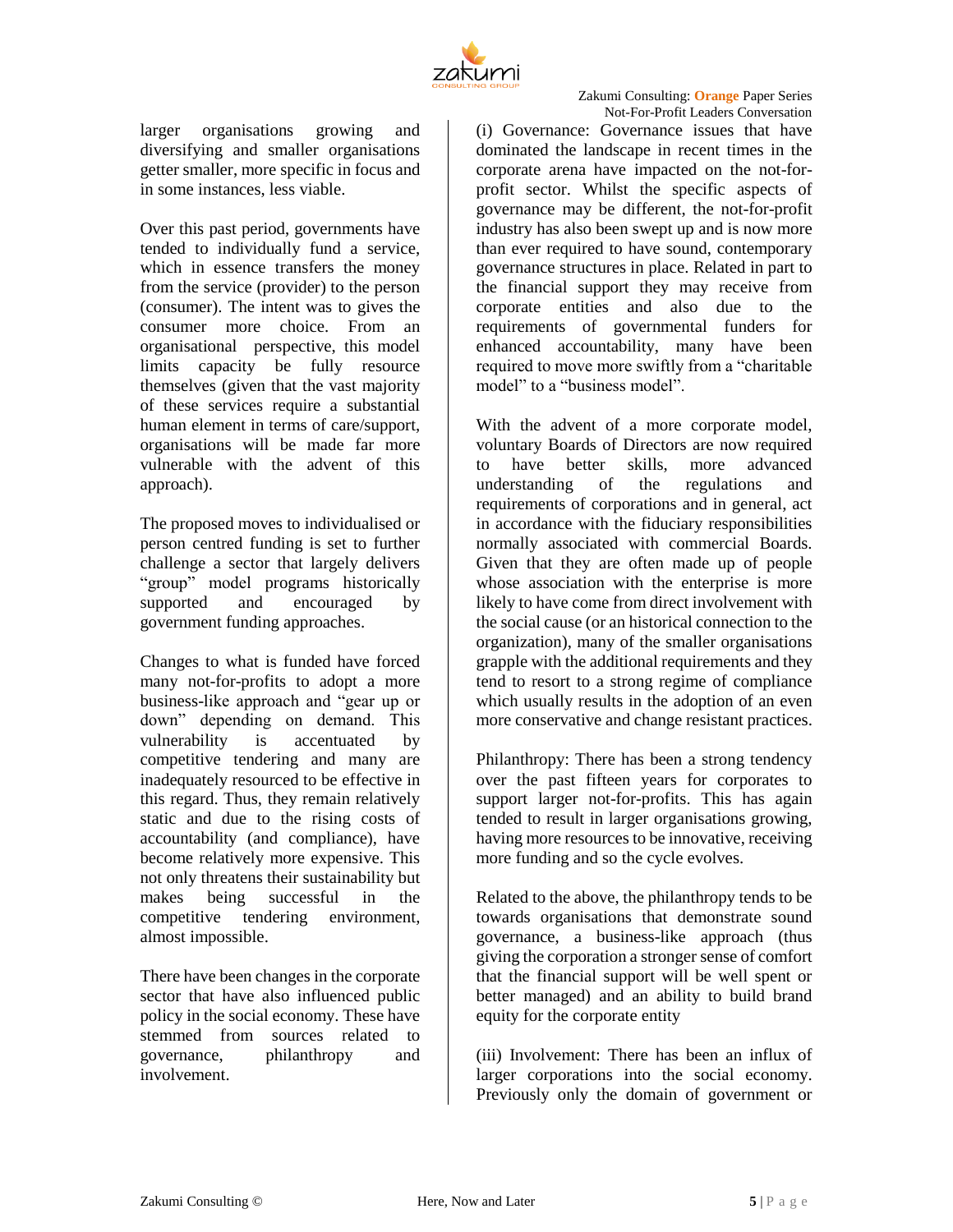

not-for-profit organisations, the social economy is now called home to some of the largest and most successful corporate entities in Australia. This has also influenced public policy as they have entered the sector for different reasons, have different expectations and for many, are required to deliver a return to shareholders, distinctly different to notfor-profits who strive to deliver positive returns to their stakeholders.

#### <span id="page-5-0"></span>**Future Challenges**

Challenges will arise from a number of causes – legacy-based, changes in the industry as a whole (emerging issues) and changes in the economy (future issues). Legacy-based issues relate to the fundamental structure of the social economy, which includes the historical rationale behind the inception of the organisation, the emotional connection that has developed due to this, the concomitantly more inward focus that they have, and their resource framework (how they are funded and governed).

Emerging issues are current issues that are more newly formed, having come into prominence in the past five to ten years, and relate to amongst other things, aspects such as partnerships, balancing charity and business and the need to innovate. Future issues likely to be faced by many of these organisations include managing new funding models, increased competition from within and outside the sector, workforce capability and changing consumer expectations.

The main challenges over the past ten years that have forced leaders to address the legacy based nature of the industry have included;

**Growth** of many of the organisations has depended upon them being able to balance commitments to donors, members, government, and clients while trying to keep costs down and employee morale high. Many have however failed, been unable or unwilling (through lack of adequate financial and/or human resources) to adopt wholesale application of business and commercial practices. The use of these businesslike tactics has resulted in some organisational growth (possibly associated with increased levels of commercial and government income), but has not been widespread due to a lack of support by Boards to embrace the change, and also in many cases, a lack of commercial acumen to successfully implement the necessary strategies and a lack of resources to be able to shift from their historical model.

The *concentration of wealth* in the hands of a small number of not-for-profits has increased dramatically. There has been a reluctance from legacy-based organisations to embrace more commercial practices, seeking rather to (erroneously) focus on their past as a predictor of their future success.

Having said that, many small community based organisations have not been prepared to sell off their community connections, local presence and demonstrated capacity to positively impact locally to adhere to regulations or cave into the growth mantra. Often they have been unwilling to look at alternatives. Notwithstanding their financial sustainability pressures, few have entered into *joint ventures or partnerships*. The reasons for this are related to the manner in which many of these formed  $-$  in the main, through volunteer contributions that aligned to develop, lobby or in some cases, deliver services to a particular group. Many of these organisations remain fiercely protective of their name and hard fought gains and remain reticent and skeptical of moves by others to develop sustainable and formal alliances.

Governments at all levels (as well as many corporate funders) want not-for-profits to be more efficient and accountable in their activities, yet many *do not know how to show the true value of their work*.

Organisations that commenced through volunteer effort owing to the fact that there were no services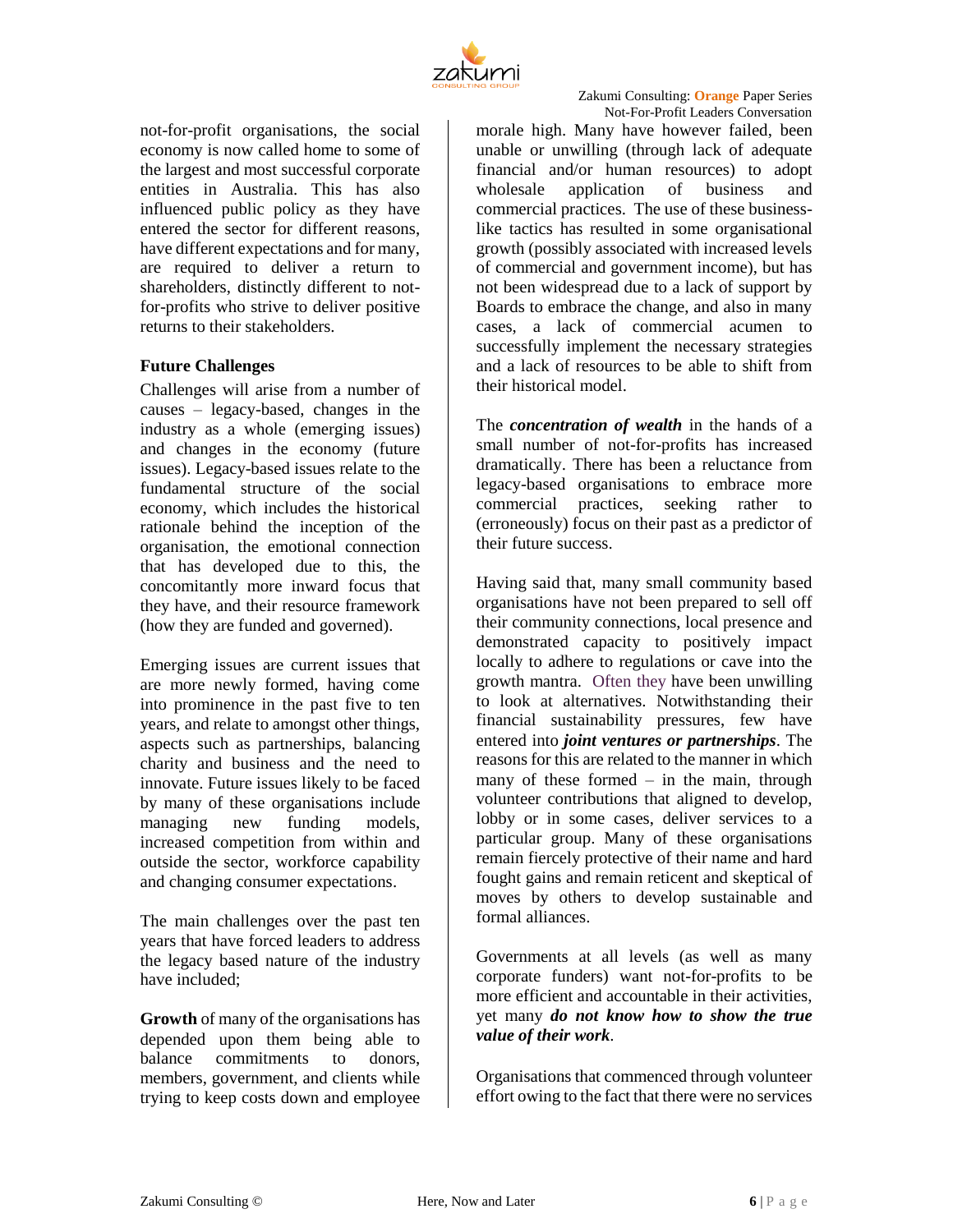

provided by government have over time secured government revenue as the government's emphasis has shifted away from providing direct services. This has led them to being more secure but ironically more reliant on government. Those that receive a considerable proportion of *their income from government* find it very hard to work any other way.

Emerging issues include:

## *Industry versus organisational growth*

As previously mentioned, for many organisations in the sector, survival has been a key strategic priority. Whilst this has been a reality it has led to a culture of insularity and skepticism. This is a skepticism of others in the sector and of government, and this has culminated in organisations becoming overwhelmingly inwardly focused. This has resulted in many "creating their own benchmarks", thereby opening up the very real possibility of them becoming their own judges. Decisions most often reflect only the best interests of the organisation and not necessarily the industry. Thus, some organisations are growing but there is little overall enhancement of the industry. The competitive tendering processes have only added to this culture.

# *Partnerships*

Over the past decade, organisations have started to build alliances and partnerships with governments and corporate entities and in the case of the latter, have often successfully built on the prevailing Corporate Social Responsibility (CSR) agenda. However, what has been lacking is the development of consortia, merged entities or strategic alliances that would allow small and large organisations, or combinations thereof, to leverage off their skills, expertise and competence.

This notion does not necessarily imply that larger organisations are a better option. Smaller organisations that are more responsive and cater for specific niches and community segments are equally attractive to potential funders.

However, whilst changing, the notion of two or more not-for-profit entities entering into a mutually beneficial partnership and leveraging off each other's collective strengths is not widely practiced. This extends to situations when sustainability is an issue - even in these circumstances, many do not look to merge or partner with similar organisations for salvation.

## *Balancing Social Mission with Contemporary Business Processes*

This is an emerging issue and one that will likely continue into the future. All organisations in the sector are being forced to adopt more "business like processes" and adapt more readily to a competitive environment. This does not for a moment suggest that organisations are not business-like, however, the public perception of the industry is that whilst many operate as notfor-profits, they confuse this with them being unprofitable. Many organisations have well advanced business practices and the limited resources often require them to be more innovative, yet most of this goes unnoticed.

# *Innovation*

Innovation was a key theme to emerge from the above and continues to challenge organisations in certain sectors of the social economy. Innovative organisations focus upon the concept of agility: they can manage fast change, new risk, business market turmoil, staffing challenges, and market commoditisation. They can do this because they are relentlessly focused on the future and the trends that will impact them. For successful innovative companies, innovation isn't just about new product; it's an inclusive mindset.

# *Skills shortage*

The not for profit sector is not alone when it comes to skills shortages, but not for profit leaders need to address these and create stimulating working environments that both attract and retain workers.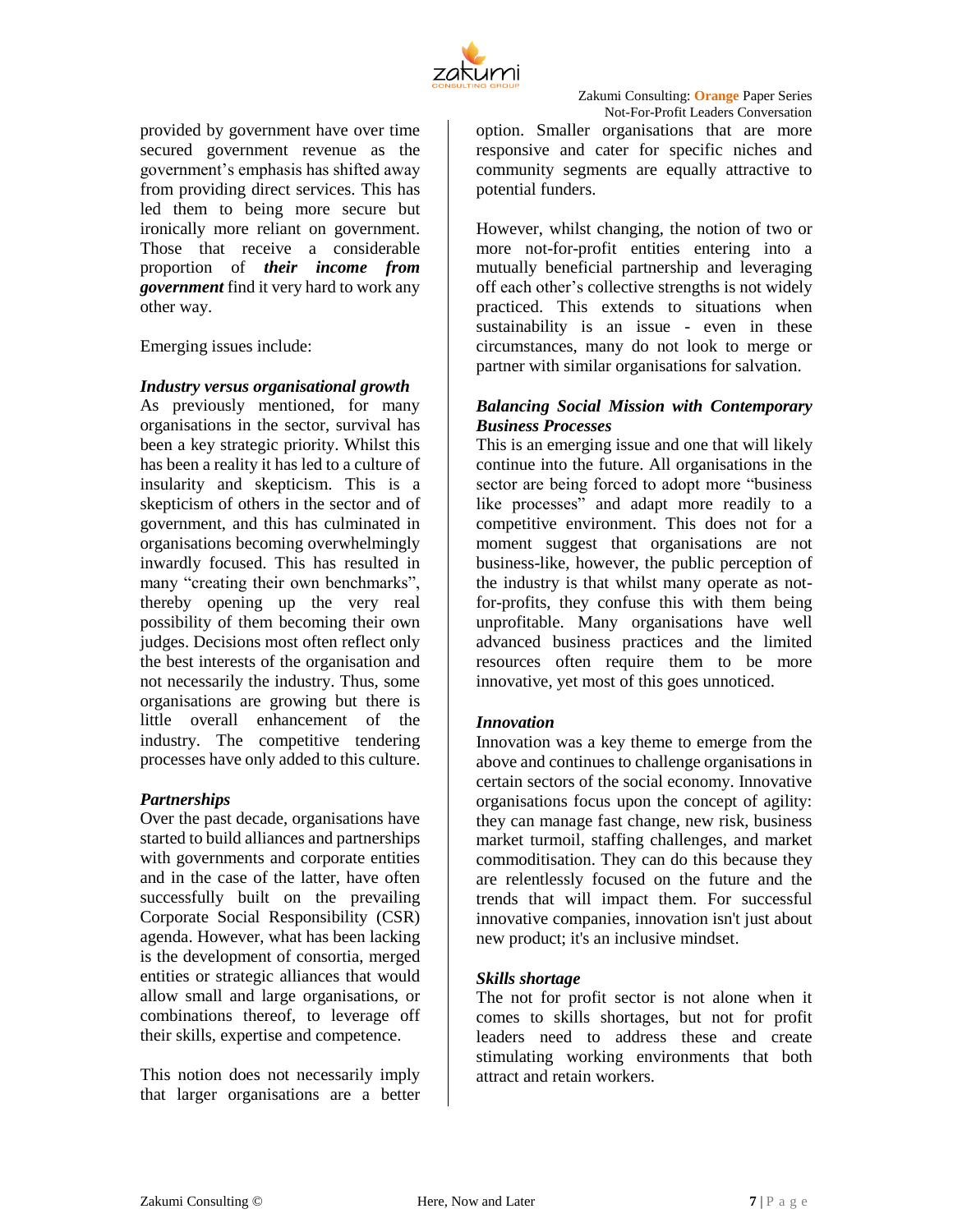

# *Venture Philanthropy and Social Entrepreneurship*

The social economy in Australia is only today starting to consider what these terms mean and how they may be applied. Many organisations are still very focused on Corporate Social Responsibility as a mechanism to attract interest from the corporate market. Many are yet to embrace the evolution in the corporate giving - Venture Philanthropy and Social Entrepreneurship.

Venture philanthropy suggests that philanthropists should act more like venture capitalists and fund and support activities that stimulate organisational growth and development, not one-off activities. Social Entrepreneurship is closer to the Corporate Social Responsibility concept as it links the business model with social values and objectives. It is akin to a triple bottom line approach where social returns are sought and measured. The key is that organisations cannot be passive and wait for opportunities. In order to seize these opportunities, they need to combine business, values, investments and philanthropy and deliver a return to both/all parties.

# *Technology and Social Media*

There will be a great need to innovate through technology in the years ahead. The sector has been able to repel or at least slow down their reliance on technology as a tool, largely on the basis that the client/consumer has not driven this necessity. As they start to assert more influence, technology, or the intelligent use thereof, will be a major factor.

The technological changes that these organisations will need to embrace relate to *social innovation* **(**strategies, concepts and organisations that meet social needs and strengthen civil society). Social innovation touches upon social entrepreneurship which has been covered previously - the use of business entrepreneurial principles to organise, create, and manage a venture that can impact social change in economically measurable ways. It also includes the social media.

## <span id="page-7-0"></span>**What Our Leaders Say?**

The Not-for-Profit Sector Leader's Conversations focused on what leaders thought the contemporary challenges are and what the solutions may look like. Whilst there is no clear consensus, the challenges appear to be related to "size". Too small and you may not be viable. Too big and you may not be effective.

**Sue Cripps – CEO, and Digby Hughes, Policy and Research Officer, Homelessness NSW**

- *(a) Organisational sustainability – really small organisations can have a big impact but they have issues of sustainability;*
- *(b) There is a resistance to find new ways to work together;*
- *(c) Good community business models need to be developed and expanded;*
- *(d) New relationships with government need to be negotiated;*
- *(e) It would appear that the sector has lost its way to being an innovator. We need to reignite this.*

## **Jenna Bateman – CEO Mental Health Coordinating Council of NSW**

- *(a) The sector is not leading. Mental health is still very much in the hands of the medical system focused on treatment;*
- *(b) Dominance of big organisations over small organisations is putting pressure on service delivery;*
- *(c) The future of the small responsive community organisation is worth fighting for because they deliver significant outcomes.*

# **Adrian Ford - CEO ASPECT**

*(a) An effective partnership with parents and families has been a crucial part to*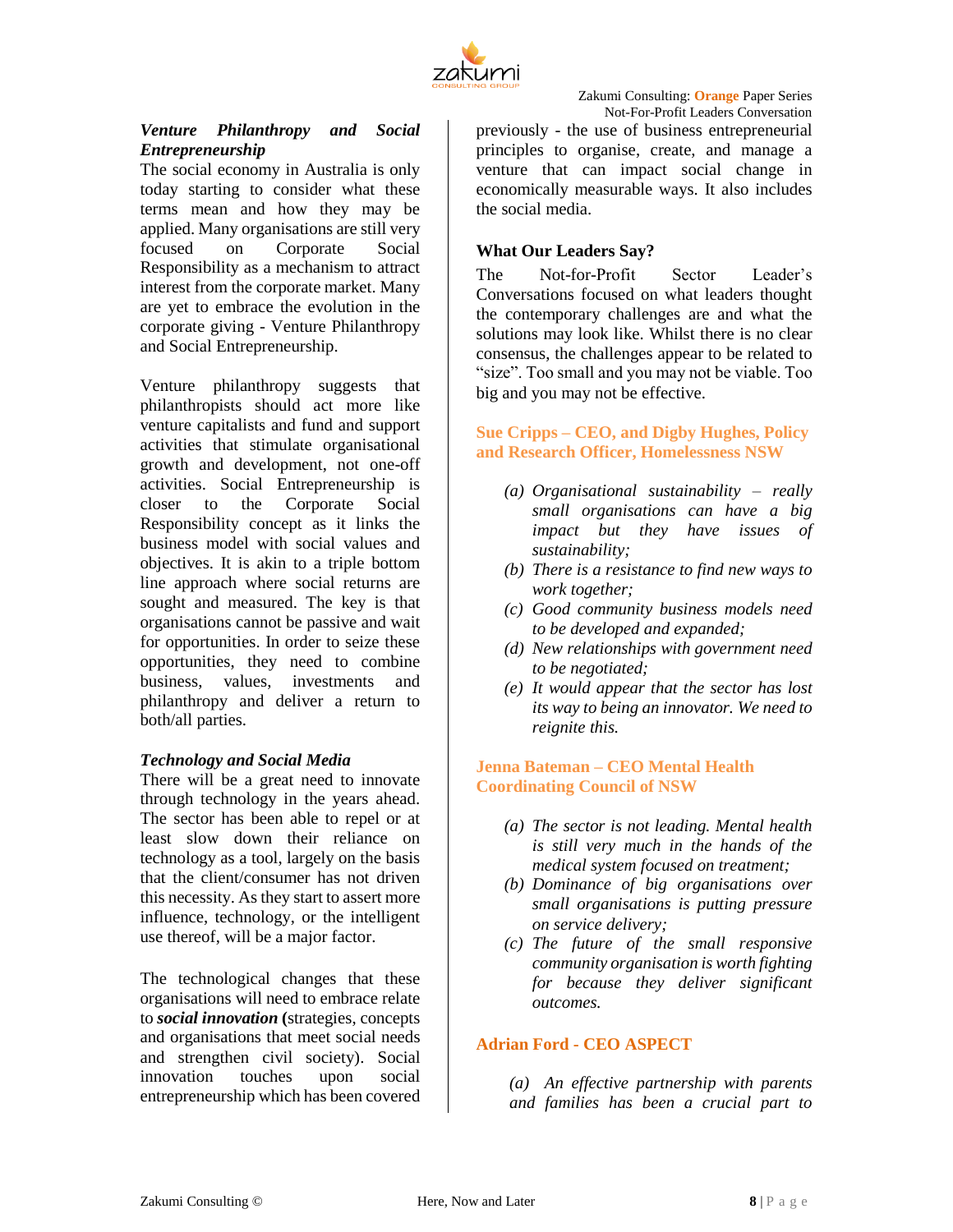

*Aspect's success in supporting people with an ASD. As well when Aspect was a small organisation it was naturally more of a memberdriven organisation at a corporate level where families took the lead. Now that it is a relatively large not for profit organisation the Board has had to take the lead in setting the strategic direction and has done this by building an effective partnership with all the key stakeholders including people with an ASD and their families, governments, donors and the staff;*

*(b) Aspect remains focused on people with an ASD and their families – this level of specialisation is important at this stage of the development of knowledge about ASD. At the same time it has been very important to continue to grow the organisation in the last decade whilst retaining this focus;*

*(c) Aspect has a growing interest in the role social media can play in connecting people with an ASD and their families – but it is early days there is much to learn about the medium.*

#### **Jane Woodruff – CEO Burnside**

- *(a) Growth is critical – small organisations have sustainability issues and some are not outcome focused*
- *(b) There is a need for a 4-way system investigator, regulator, provider, funder*
- *(c) Partnerships – sector strengthening. It must be the way into the future*
- *(d) Outcomes – measuring and keeping organisations accountable must improve. Government expects this and so*

Zakumi Consulting: **Orange** Paper Series Not-For-Profit Leaders Conversation *do other donors, funders and supporters*

**Dr. Andrew Penman – CEO Cancer Council of NSW** 

- *(a) 80 % of the cancer sector is dominated by a few large organisations;*
- *(b) Cancer is not a chronic illness and there is a strong view that we need to focus efforts on wellness and not on dying;*
- *(c) Strengthening organisations and sector through mergers and acquisitions must occur. Acquiring and supporting services on the ground should be a focus.*

## **Rebecca Ladd - CEO Community Care Northern Beaches**

- *(a) Relevance in your local community is important – who is involved, is the organisation valued by locals. That has to be the key;*
- *(b) Membership question is pivotal. Is it important to have members;*
- *(c) Recruiting retaining and developing skilled workforce in particular geographic areas is a big challenge in community care.*

#### **Claire Vernon – CEO Jewish Care**

*(a) Corporate philanthropic partnering is critical. Good sound and mutually beneficial relationships will deliver real value;*

*(b) We need to challenge the language about the relationship between provider and client and allows for more reciprocal partnerships with our clients, where appropriate;*

*(c) Growth mantra is of significant concern – we want to grow quality and specialization. Smaller NGO's are more nimble, agile, flexible and responsive; they are "delivery ready";* 

*(d) We have flexibility and independence from government because we only receive about 40% of our funding from government. The rest belongs to our community and we are accountable to them for this money;*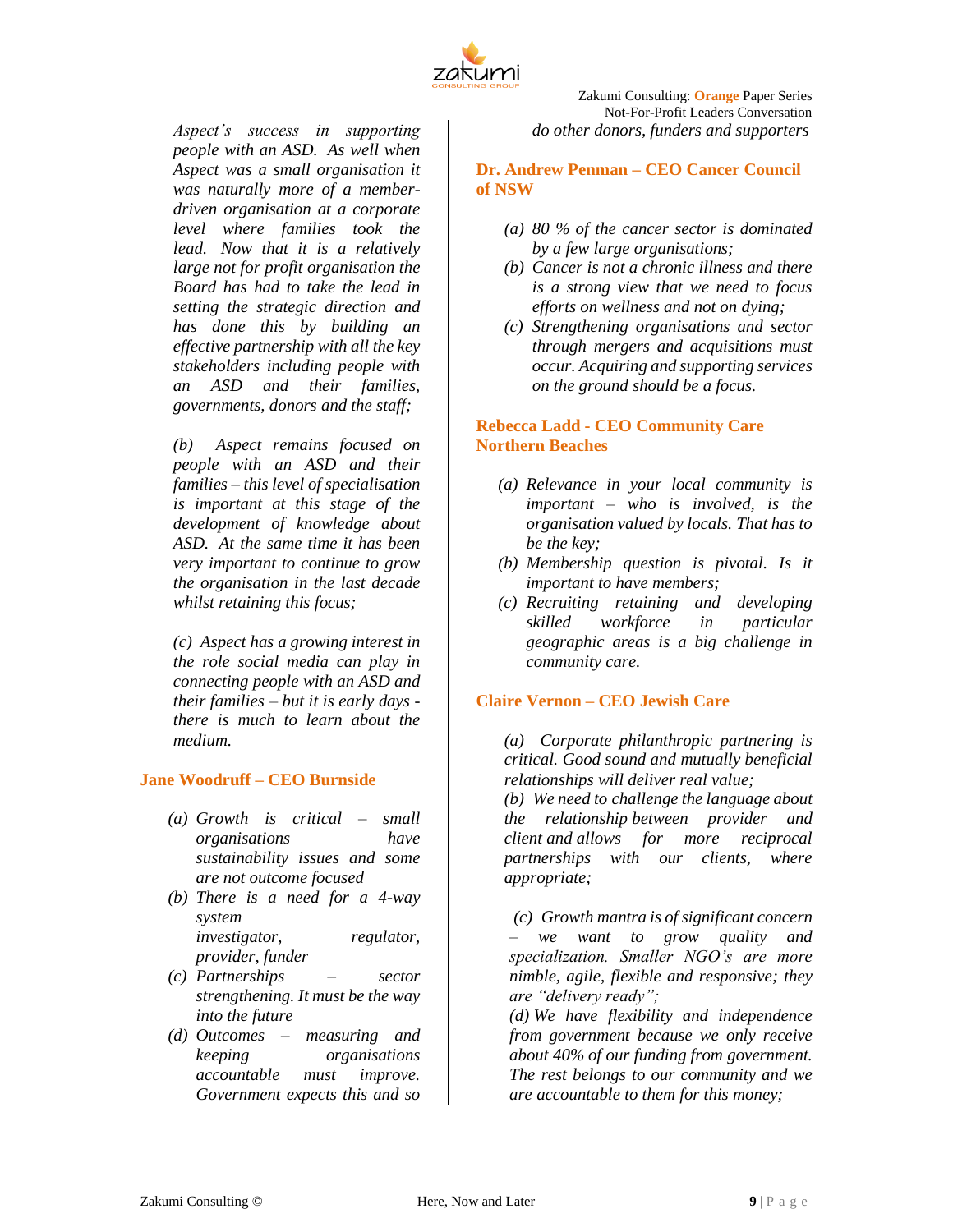

*(e) There is a real role for corporate expertise on Boards.*

#### **Graham Bargwanna – CEO Scouts NSW**

- *(a) Managing a volunteerbased organisation in the current climate is challenging. There are significant challenges for volunteer-based organisations competing for volunteer labour;*
- *(b) Leading historical organisations with mixed structures (lay people and paid staff) is complex. Finding the correct combination of skills on the Board is important and having a mechanism to make good decisions and be strategic is essential;*
- *(c) There is a need for enhanced governance and Board Director and Management skills. As an organization that is steeped in history and has been successful for many years, there is a need for models of support and business operations that are contemporary and relevant to the changing times.*

#### **Chris Campbell, CEO, The Junction Works**

- *a) Need model of support and business operations that are contemporary and relevant to the changing times;*
- *b) We need to ensure we innovate and not passively accept government funding.*

## **Margaret Lagoni, EO, Riverlink Interchange Inc.**

*(a) Not convinced that growth is critical. Organisations need to find a clear and relevant role.* 

Zakumi Consulting: **Orange** Paper Series Not-For-Profit Leaders Conversation *This can be effectively done by small organisations;*

*(b) Building customer loyalty is a critical first step in becoming relevant.*

#### **Sue Richards, CEO Families NSW**

- *(a) Pressure to deliver on client outcomes and be accountability is putting new pressures on organisations;*
- *(b) The level of learned helplessness of some sections of the sector reflects the challenges of the many people and families they serve;*
- *(c) Organisational viability and long term sustainability issues are particular a challenge for small rural based services. We cannot afford to lose them and we cannot afford to allow them to continue as they are;*
- *(d) We need new enthusiasm and positivity from government and community leaders that we can support families and protect children.*

## **Jacqui Burraston – CEO Diverse Community Care**

- *(a) The sector needs leadership and should not always look to government for direction;*
- *(b) We successfully merged and whilst there are challenges, the decision was well thought through and implemented;*
- *(c) Good sound and effective governance is critical for the future of organisations in the sector.*

# <span id="page-9-0"></span>**Trends**

#### *Trend 1*

#### **Necessity to measure what we do**

Measurement of impact is essential. The industry has moved beyond talking about programs and